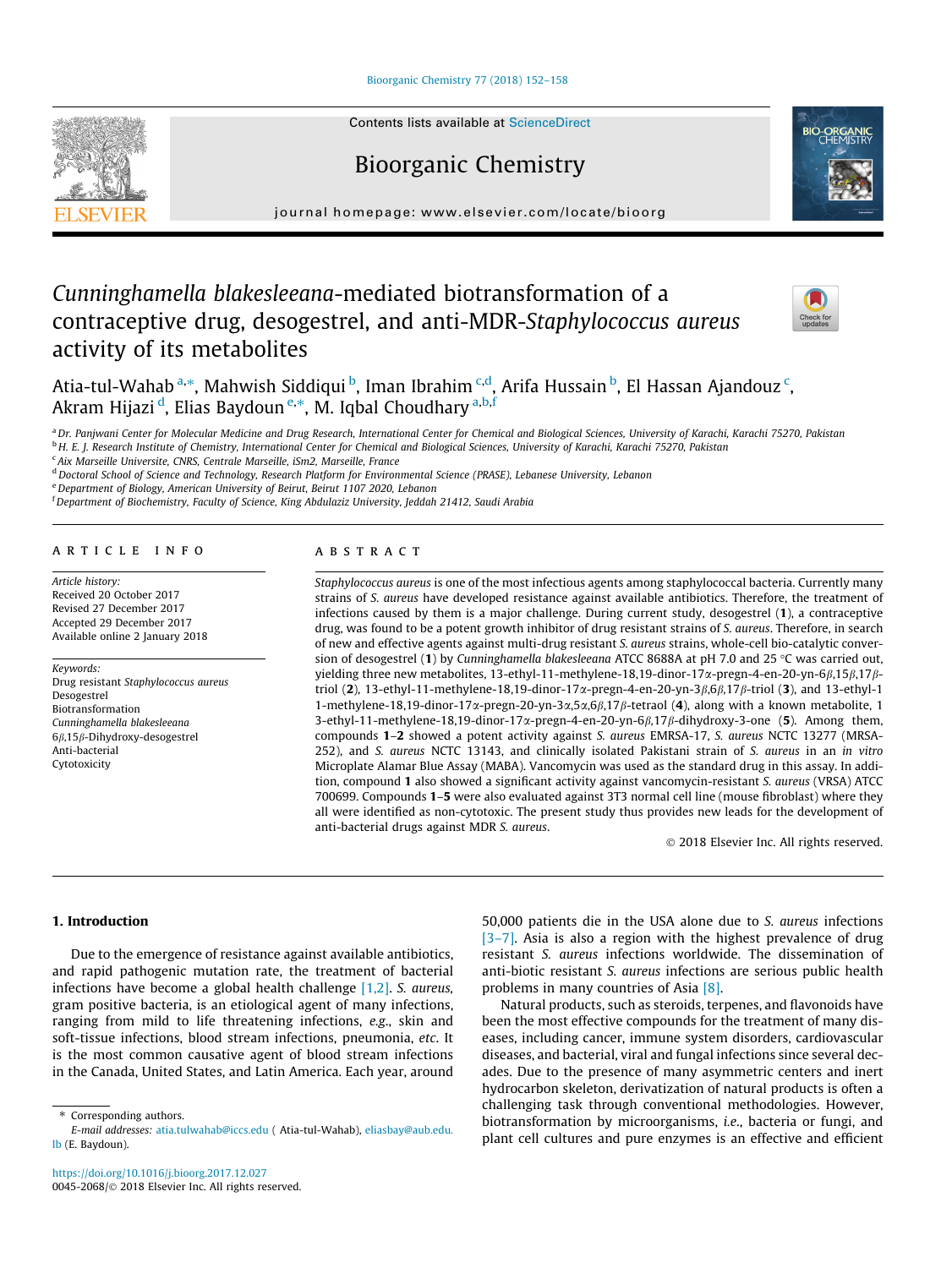approach for the synthesis of structural analogues of natural products. Resulting products are regio-, stereo-, and chemo-selective due to the catalytic action of a range of enzymes. At present, biotransformation techniques are successfully used in various fields, such as medicines, agriculture, polymer, and food industry, etc. due to selective nature of biological catalysts (enzymes) [\[9–13\]](#page-6-0).

Desogestrel (13-ethyl-11-methylene-18,19-dinor-17a-pregn-4 en-20-yn-17-ol) (1) is an orally active third generation contraceptive steroidal drug. It is a synthetic progestin, used successfully in hormonal contraceptives with low or no androgenic activity. The rational to develop this synthetic progestin was to replace the use of classical oral progestogens that possess androgenic effects, specifically harmful effects on plasma lipids. Like traditional progestogenonly pills (POPs) containing 30  $\mu$ g levonorgestrel, and 75  $\mu$ g desogestrel also have low effects on the metabolism of lipids. Therefore, the POPs have been marketed for over three decades. However, due to lower contraceptive efficacy, and random bleeding pattern, POPs have been less accepted than the combined oral contraceptive pills (COCPs) by the prescribers, and consumers [\[14–16\].](#page-6-0)

In continuation of our work on fungal-mediated synthesis of bioactive steroids  $[17–20]$ , including  $17\alpha$ -ethynyl substituted steroidal drugs [\[21–23\]](#page-6-0), an oral contraceptive drug, desogestrel

 $(1)$  (C<sub>22</sub>H<sub>30</sub>O), was incubated with C. blakesleeana, yielding metabolites 2–5 (Fig. 1). Interestingly, substrate 1 and its metabolite 2 showed a potent anti-bacterial activity against resistant strains of S. aureus, while metabolites 3–5 showed no growth inhibition of these bacterial strains.

### 2. Materials and methods

#### 2.1. Fungal cell culture and media

The fungal cell culture of C. blakesleeana (ATCC 8688A) was used for biotransformational study. C. blakesleeana was grown on SDA slants (Sabouraud Dextrose Agar), and maintained at  $4^{\circ}$ C.

The media (1 L) was prepared by adding 10 g glucose, 5 g peptone, 5 g NaCl, 5 g  $KH_2PO_4$ , and 10.0 mL glycerol in 1 L distilled water for the maximum growth of C. blakesleeana.

## 2.2. Bacterial strains and media

Drug resistant S. aureus strains, S. aureus EMRSA-17, S. aureus NCTC 13277, S. aureus NCTC 13143, clinically isolated S. aureus, and vancomycin-resistant S. aureus ATCC 70-069 were targeted



Fig. 1. Biotransformation of desogestrel (1) with Cunninghamella blakesleeana.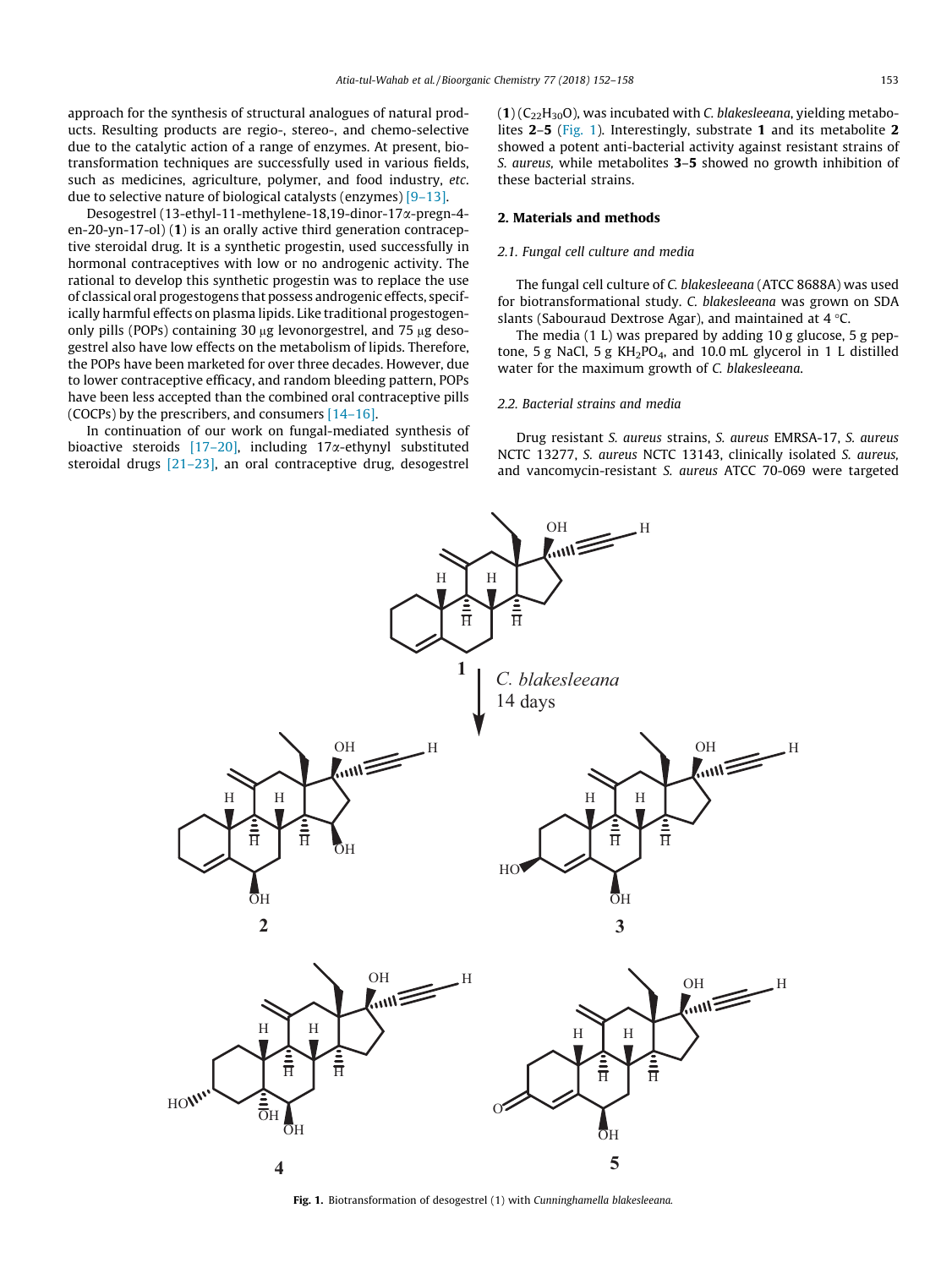<span id="page-2-0"></span>

| ٠ |  |
|---|--|
|---|--|

<sup>1</sup>H-NMR chemical shift data (*J* and  $W_{1/2}$  in Hz) of compounds **1–5** ( $\delta$  ppm).

| Position | 1 <sup>a</sup>       | $2^{\rm b}$         | 3 <sup>b</sup>      | 4 <sup>a</sup>                     | 5 <sup>a</sup>                     |
|----------|----------------------|---------------------|---------------------|------------------------------------|------------------------------------|
| 1        | $2.23$ , m;          | 1.63, overlap;      | 2.39, overlap;      | 1.23, overlap,                     | $1.94$ , m;                        |
|          | 1.13, m              | 1.55, m             | 1.05, overlap       | 2(H)                               | 1.28, m                            |
| 2        | 1.62, overlap $2[H]$ | 2.31, overlap;      | 1.91, overlap;      | 1.91, overlap;                     | 2.54, m;                           |
|          |                      | 1.13, overlap       | 1.38, overlap       | 1.27, overlap                      | 1.59, m                            |
| 3        | 1.92, overlap $2[H]$ | 1.91, overlap       | 4.10, overlap       | 3.91, br. d                        |                                    |
|          |                      | 2[H]                | $(W_{15} = 18.9)$   | $(I_{e/e} = 2.5,$                  |                                    |
|          |                      |                     |                     | $W_{16} = 9.6$                     |                                    |
| 4        | 5.45, br. s          | 5.71, br. s         | 5.51, br. s         | 1.90, overlap;                     | 5.92, br. s                        |
|          |                      |                     |                     | 1.64, overlap                      |                                    |
| 5        |                      |                     |                     |                                    |                                    |
| 6        | 2.18, m;             | 4.18, overlap       | 4.15, br. s         | 3.41, br. t                        | 4.31, br. t                        |
|          | 1.94, overlap        | $(W_{1/2} = 6.4)$   | $(W_{16} = 6.3)$    | $(J_{6e/7e} = 2.5, W_{1/2} = 6.7)$ | $(J_{6e/7e} = 2.8, W_{1/2} = 8.1)$ |
| 7        | 1.68, m;             | 2.13, overlap;      | 1.89, overlap;      | 1.92, overlap;                     | 1.94, m;                           |
|          | $0.88$ , m           | 1.21, overlap       | 1.12, overlap       | 1.52, overlap                      | 1.28, m                            |
| 8        | 2.25, m              | 2.14, overlap       | 2.67, overlap       | 1.89, overlap                      | 2.04, m                            |
| 9        | 1.81, m              | 1.34, m             | 1.25, overlap       | 1.25, overlap                      | 1.52, overlap                      |
| 10       | $1.29$ , m           | 2.66, overlap       | 1.85, m             | 1.88, overlap                      | 3.03, m                            |
| 11       |                      |                     |                     |                                    |                                    |
| 12       | $2.64$ , m;          | 2.68, overlap;      | 2.65, overlap       | 2.64, overlap;                     | 2.71, overlap;                     |
|          | 2.26, m              | 2.22, overlap       | 2.26, m             | 2.27, overlap                      | 2.32, overlap                      |
| 13       |                      |                     |                     |                                    | Ξ.                                 |
| 14       | 1.28, m              | 1.66, overlap       | 1.79, overlap       | 2.61, overlap                      | 1.87, m                            |
| 15       | $1.63$ , m;          | 4.16, overlap       | 1.51, overlap;      | 1.71, overlap;                     | $1.63$ , m;                        |
|          | 1.39, m              | $(W_{16} = 5.1)$    | 1.33, overlap       | 1.34, overlap                      | 1.37, m                            |
| 16       | 2.26, m              | 2.71, overlap;      | 2.26, overlap;      | 2.28, overlap;                     | 2.31, overlap;                     |
|          | 2.05, m              | 2.12, overlap       | 2.06, overlap       | 2.06, overlap                      | 2.10, overlap                      |
| 17       |                      |                     | $\overline{a}$      | $\overline{a}$                     |                                    |
| 18       | 1.41, m              | 1.55, overlap;      | $1.49$ , m;         | $1.62$ , overlap;                  | 1.48, m $2[H]$                     |
|          | 1.01, m              | 1.49, overlap       | 1.00, m             | 1.38, overlap                      |                                    |
| 19       | 1.02, t              | 1.03, t             | 1.01, t             | 1.02, t                            | 1.05, t                            |
|          | $(I_{19/18} = 7.8)$  | $(J_{19/18} = 7.8)$ | $(I_{19/18} = 7.5)$ | $(I_{19/18} = 7.5)$                | $(I_{19/18} = 7.5)$                |
| 20       | 4.95, s; 4.75, s     | 5.01, s; $4.81$ , s | 4.99, s; 4.81, s    | 4.98, s; 4.76, s                   | 5.05, s; 4.90, s                   |
| 21       |                      |                     |                     |                                    |                                    |
| 22       | 2.90, s              | 2.91, s             | 2.91. s             | 2.92, s                            | 2.91. s                            |

<sup>a</sup> 500 MHz. <sup>b</sup> 600 MHz.

in this study. All the bacterial strains were grown on SDA slants, and maintained at  $4^{\circ}$ C.

#### 2.3. General experimental conditions

Desogestrel (1)  $(C_{22}H_{30}O)$  was acquired from Haihang Industry Co., Ltd. (China). Ingredients for media preparation were purchased from Sigma-Aldrich (Germany), Oxoid Ltd. (England), and Daejung Chemicals and Metals Co., Ltd. (Korea). The degree of transformations and purity of compounds were analyzed by using silica coated thin layer chromatographic plates ( $PF_{254}$ , Merck KGaA, Germany). Fractionations of gummy crude extract was carried out by column chromatography (CC) (Silica gel, 70–230 mesh, E. Merck, Germany). All the fractions were finally purified through RP-HPLC (LC–908, Japan), equipped with YMC M-80 (20–250 mm i.d. 4–5 µm). JASCO P–2000 polarimeter (Japan), Bruker Vector 22 spectrophotometer (France), and Buchi 560 device (Switzerland) were used for the measurements of optical rotations, IR absorbances, and melting points of all purified compounds, respectively.  $\rm ^1H$ - (500, and 600 MHz),  $\rm ^{13}C$ - (125 MHz) and 2D-NMR spectra were recorded in CD<sub>3</sub>OD on Bruker Avance-NMR (Switzerland). EI- and HREI-MS of all compounds were determined on Jeol JMS-600H mass spectrometer (Japan), while Evolution 300 UV–visible spectrophotometer (England) was used for recording of UV absorbances. Analytical grade solvents were used in this research work.

# 2.4. Fermentation and extraction protocol of desogestrel (1) with C. blakesleeana

Based on small scale screening results, 4 L media for the growth of C. blakesleeana was prepared by mixing aforementioned media ingredients in 4 L distilled water, and distributed into 250 mL of 40 Erlenmeyer flasks (100 mL in each), cotton plugged, and autoclaved at 121  $\degree$ C. This sterilized media was cooled at room temperature, and inoculated with seed flasks of C. blakesleeana under sterilized conditions. The flasks were kept for 3–4 days on a shaker (121 rpm) at 25 °C for growth of fungi. After mature growth of C. blakesleeana in each flask, 1 g of desogestrel  $(1)$  (C<sub>22</sub>H<sub>30</sub>O) was dissolved in 20 mL of methanol, dispensed (0.5 mL) in each flask, and again placed on a shaker (121 rpm) at 25  $\degree$ C for fourteen days.

After fourteen days incubation period, the reaction was stopped by adding dichloromethane (DCM) in each flasks, and filtered in order to separate fungal mass. The filtrate (organic + aqueous phase) was separated by extracting with 12 L DCM. The organic phase was made moisture free by adding anhydrous sodium sulfate (Na<sub>2</sub>SO<sub>4</sub>), filtered, and then concentrated under reduced pressure. This yielded 1.5 g brownish gummy crude which was fractionated by column chromatography (CC) with a mobile phase of hexanes-acetone. By increasing 5–100% gradients of acetone, the polarity of mobile phase was increased. As a result, four main fractions (1–4) were obtained which were analyzed by thin layer chromatography (TLCs). The fractions were purified through recycling RP-HPLC. Compounds 2 (methanol–water; 7/3,  $R_T$  = 29 min), 3 (methanol–water; 6/4,  $R_T$  = 26 min), **4** (methanol–water; 6/4,  $R_T$  = 22 min), and 5 (methanol–water; 7/3,  $R_T$  = 27 min) were purified from fractions 1–4, respectively, through recycling RP-HPLC.

# 2.4.1. 13-Ethyl-11-methylene-18,19-dinor-17a-pregn-4-en-20-yn- $3\beta - 15\beta - 17\beta$ -triol (2)

White solid; m. p. 246–248 °C;  $[\alpha]_D^{25} = -310$  (c 0.001, MeOH); IR (CH<sub>3</sub>Cl):  $v_{\text{max}}$  (cm<sup>-1</sup>) 3393, 3303 (OH), 2926 (CH), 1644 (C=C); HREI-MS  $m/z$  342.2179 [M<sup>+</sup>] (C<sub>22</sub>H<sub>30</sub>O<sub>3</sub>, calcd. 342.2195); EI-MS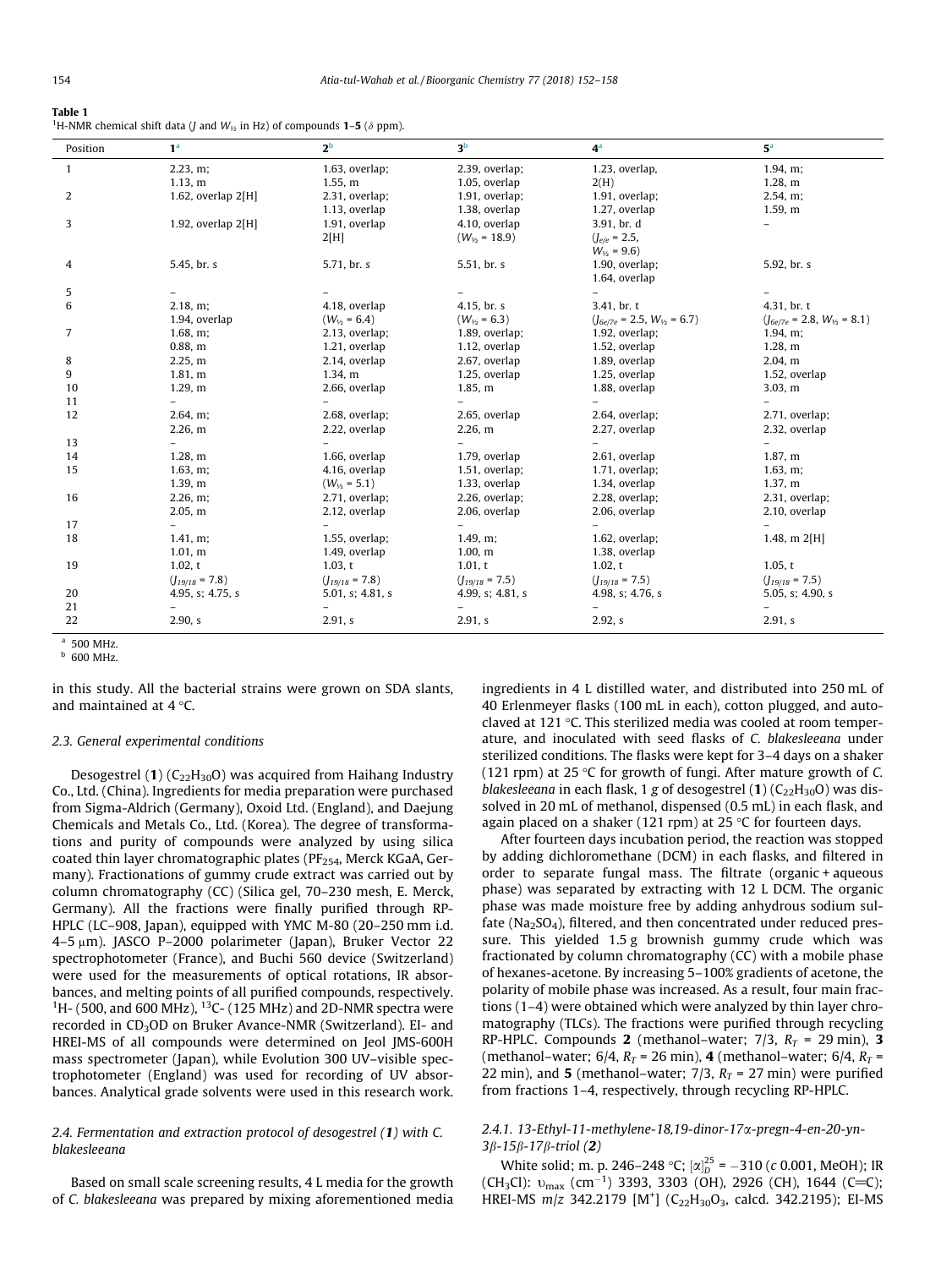<span id="page-3-0"></span>Table 2 <sup>13</sup>C-NMR chemical shift data of compounds **1–5** ( $\delta$  ppm) at 125 MHz NMR spectrometer.

| Carbons      | 1     | 2     | 3     | 4     | 5     |
|--------------|-------|-------|-------|-------|-------|
| $\mathbf{1}$ | 30.5  | 30.1  | 27.9  | 29.5  | 37.5  |
| 2            | 22.8  | 22.7  | 32.3  | 25.2  | 29.0  |
| 3            | 26.7  | 26.5  | 67.8  | 69.6  | 203.3 |
| 4            | 122.2 | 126.5 | 129.7 | 40.3  | 126.7 |
| 5            | 149.3 | 148.4 | 144.0 | 76.1  | 168.4 |
| 6            | 36.6  | 74.2  | 73.3  | 74.4  | 72.2  |
| 7            | 33.2  | 38.1  | 38.8  | 29.0  | 38.2  |
| 8            | 37.9  | 33.6  | 33.5  | 38.7  | 35.9  |
| 9            | 53.7  | 56.0  | 56.1  | 47.5  | 54.9  |
| 10           | 44.2  | 33.1  | 36.4  | 43.7  | 34.8  |
| 11           | 141.0 | 142.1 | 148.5 | 149.5 | 148.2 |
| 12           | 41.8  | 41.8  | 41.7  | 41.6  | 41.6  |
| 13           | 51.6  | 51.5  | 49.8  | 51.4  | 51.7  |
| 14           | 56.4  | 58.2  | 53.6  | 56.1  | 53.4  |
| 15           | 23.0  | 68.6  | 22.6  | 21.8  | 22.6  |
| 16           | 40.5  | 52.3  | 40.4  | 40.5  | 40.5  |
| 17           | 81.4  | 81.3  | 81.3  | 81.4  | 81.3  |
| 18           | 20.9  | 22.9  | 20.9  | 20.8  | 20.9  |
| 19           | 9.6   | 9.7   | 9.5   | 9.7   | 9.54  |
| 20           | 108.8 | 109.1 | 109.2 | 109.3 | 109.3 |
| 21           | 89.1  | 88.7  | 89.0  | 89.1  | 89.0  |
| 22           | 74.8  | 74.0  | 74.8  | 74.8  | 74.9  |

m/z (%): 342.1 [M<sup>+</sup>] (2.2), 324.2 (4.8), 306.1 (6.9), 295.2 (2.7), 256.1 (7.0), 227.1 (100.0); <sup>1</sup>H NMR (CD<sub>3</sub>OD, 600 MHz) [Table 1;](#page-2-0) <sup>13</sup>C NMR (CD3OD, 125 MHz); Table 2.

# 2.4.2. 13-Ethyl-11-methylene-18,19-dinor-17a-pregn-4-en-20-yn- $6\beta - 15\beta - 17\beta$ -triol (3)

White solid; m. p. 241–243 °C;  $[\alpha]_D^{25} = -299$  (c 0.001, MeOH); IR (CHCl<sub>3</sub>):  $v_{\text{max}}$  (cm<sup>-1</sup>) 3388, 3294, (OH), 2935 (CH), 1641 (C=C); HREI-MS  $m/z$  342.2185 [M<sup>+</sup>] (C<sub>22</sub>H<sub>30</sub>O<sub>3</sub>, calcd. 342.2195); EI-MS m/z (%): 342.3 [M<sup>+</sup>] (41), 324.2 (61), 277.2 (78), 241.2 (69), 133.0 (100); <sup>1</sup>H NMR (CD<sub>3</sub>OD, 600 MHz) [Table 1](#page-2-0); <sup>13</sup>C NMR (CD<sub>3</sub>OD, 125 MHz) Table 2.

# 2.4.3. 13-Ethyl-11-methylene-18,19-dinor-17a-pregn-20-yn-3a-5a- $6\beta - 17\beta$ -tetraol (4)

White solid; m. p. 239–242 °C;  $[\alpha]_D^{25} = -282$  (c 0.001, MeOH); IR (CHCl<sub>3</sub>):  $v_{\text{max}}$  (cm<sup>-1</sup>) 3379, 3255 (OH), 2929 (CH), 1637 (C=C); HREI-MS  $m/z$  360.2305 [M<sup>+</sup>] (C<sub>22</sub>H<sub>30</sub>O<sub>4</sub>, calcd. 360.2301); EI-MS m/z (%): 360.2 [M<sup>+</sup>] (09), 342.3 (17), 277.2 (37), 133.1 (48), 91.1 (65); <sup>1</sup>H NMR (CD<sub>3</sub>OD, 500 MHz) [Table 1;](#page-2-0) <sup>13</sup>C NMR (CD<sub>3</sub>OD, 125 MHz) Table 2.

# 2.4.4. 13-Ethyl-11-methylene-18,19-dinor-17a-pregn-4-en-20-yn- $6\beta - 17\beta$ -dihydroxy-3-one (5)

White solid; m. p. 234–236 °C; IR (CHCl<sub>3</sub>):  $v_{\rm max}$  (cm<sup>-1</sup>) 3379, 3255 (OH), 2929 (CH), 1637 (C=C); EI-MS m/z (%): 340.3 [M<sup>+</sup>] (56), 322.3 (62), 254.2 (77), 133.0 (100), 90.9 (70); <sup>1</sup> H NMR (CD<sub>3</sub>OD, 500 MHz) [Table 1;](#page-2-0) <sup>13</sup>C NMR (CD<sub>3</sub>OD, 125 MHz) Table 2.

| таріє э                                                                 |  |
|-------------------------------------------------------------------------|--|
| Anti-bacterial activity of compounds 1-5 against Staphylococcus aureus. |  |

Table 3

#### 2.5. Anti-bacterial activity evaluation

Compound 1, and its metabolites 2–5, were screened against S. aureus EMRSA-17, S. aureus NCTC 13277, S. aureus NCTC 13143, clinically isolated S. aureus, and vancomycin-resistant S. aureus ATCC 700699 by using in vitro assay, MABA (Microplate Alamar Blue Assay). Whereas vancomycin was used as standard drug.

In this assay, bacterial cells were grown in Muller Hinton medium and inoculums were adjusted to 0.5 McFarland turbidity index. Stock solutions of all test compounds 1–5 were prepared in DMSO and dispensed in 96-well plates up to the volume of 200  $\mu$ L. 5x10<sup>6</sup> bacterial cells were added in all wells, negative control, and test compounds. The plates were sealed with parafilm and incubated for 18–20 h. After incubation, alamar blue dye was dispensed in each well, followed by shaken at 80 RPM in a shaking incubator for 2–3 h. The change in a color of alamar blue dye from blue to pink, indicated the growth of bacterial strains. The absorbances were recorded at 570, and 600 nm by using ELISA reader. The percent growth inhibition results of test compounds are presented in Table 3.

% Inhibition = 
$$
\frac{(OX) \ \lambda 2A \ \lambda 1 - (OX) \ \lambda 1A \ \lambda 2}{(RED) \ \lambda 1A \ \lambda 2 - (RED) \ \lambda 2A' \ \lambda 1} \times 100
$$

Whereas;

OX = Molar Extinction coefficient of Alamar Blue oxidized form (Blue)

RED = Molar Extinction coefficient of Alamar Blue reduced form (Pink)

A = Absorbance of test wells

 $A'$  = Absorbance of negative control well

 $\lambda$ 1 = 570 nm

 $\lambda$ 2 = 600 nm

# 3. Results and discussion

Fermentation of desogestrel (1),  $(C_{22}H_{30}O, m/z$  310.2), with C. blakesleeana yielded three new metabolites 2–4, along with a known compound 5.

The HREI-MS of compound 2 showed the  $[M^+]$  at  $m/z$  342.2179  $(C_{22}H_{30}O_3,$  calcd. 342.2195), indicating addition of two oxygen atoms as hydroxyl groups in substrate 1 ( $m/z$  310). The IR absorbances at 3872, 3393, 3303, and  $1644$  cm<sup>-1</sup> were due to the presence of OH, and C=C groups, respectively. The  $^{13}$ C-NMR spectrum of compound 2 showed additional signals for two new methine carbons at  $\delta$  74.2 and 68.6 as compared to substrate 1, indicating the hydroxylation of substrate 1 (Table 2). Similarly, two new signals for methine protons at  $\delta$  4.18, and 4.16 further supported the presence of hydroxyl containing methine groups in substrate 1. The signals for methylene protons of C-6 and C-15 were also found missing in the <sup>1</sup>H-NMR spectrum [\(Table 1\)](#page-2-0) of metabolite 2. The first OH group was placed at C-6 ( $\delta$  74.2), based on HMBC correlations of H-8 ( $\delta$  2.14, overlap), H-4 ( $\delta$  5.71, br. s) and H<sub>2</sub>-7 ( $\delta$  2.13, overlap; 1.21, overlap) with C-6 ( $\delta$  74.2) [\(Fig. 2](#page-4-0)). This was further supported by COSY-dfqf correlations of H<sub>2</sub>-7 ( $\delta$  2.13, overlap;

| Compounds $[20 \mu g/mL]$ | S. aureus EMRSA-17<br>(% inhibition) | S. aureus NCTC 13277<br>(% inhibition) | S. aureus NCTC 13143<br>(% inhibition) | S. <i>aureus</i> clinical<br>(% inhibition) | S. aureus (VRSA) ATCC 700699<br>(% inhibition) |
|---------------------------|--------------------------------------|----------------------------------------|----------------------------------------|---------------------------------------------|------------------------------------------------|
|                           | 92                                   | 82                                     | 88                                     | 89                                          | 74                                             |
|                           | 84                                   | 86                                     | 94                                     | 87                                          |                                                |
|                           | 27                                   |                                        | 26                                     |                                             |                                                |
|                           |                                      |                                        |                                        |                                             |                                                |
|                           | 25                                   |                                        | 30                                     |                                             | 24                                             |
| Standard drug, vancomycin | 90                                   | 88                                     | 92                                     |                                             | 65                                             |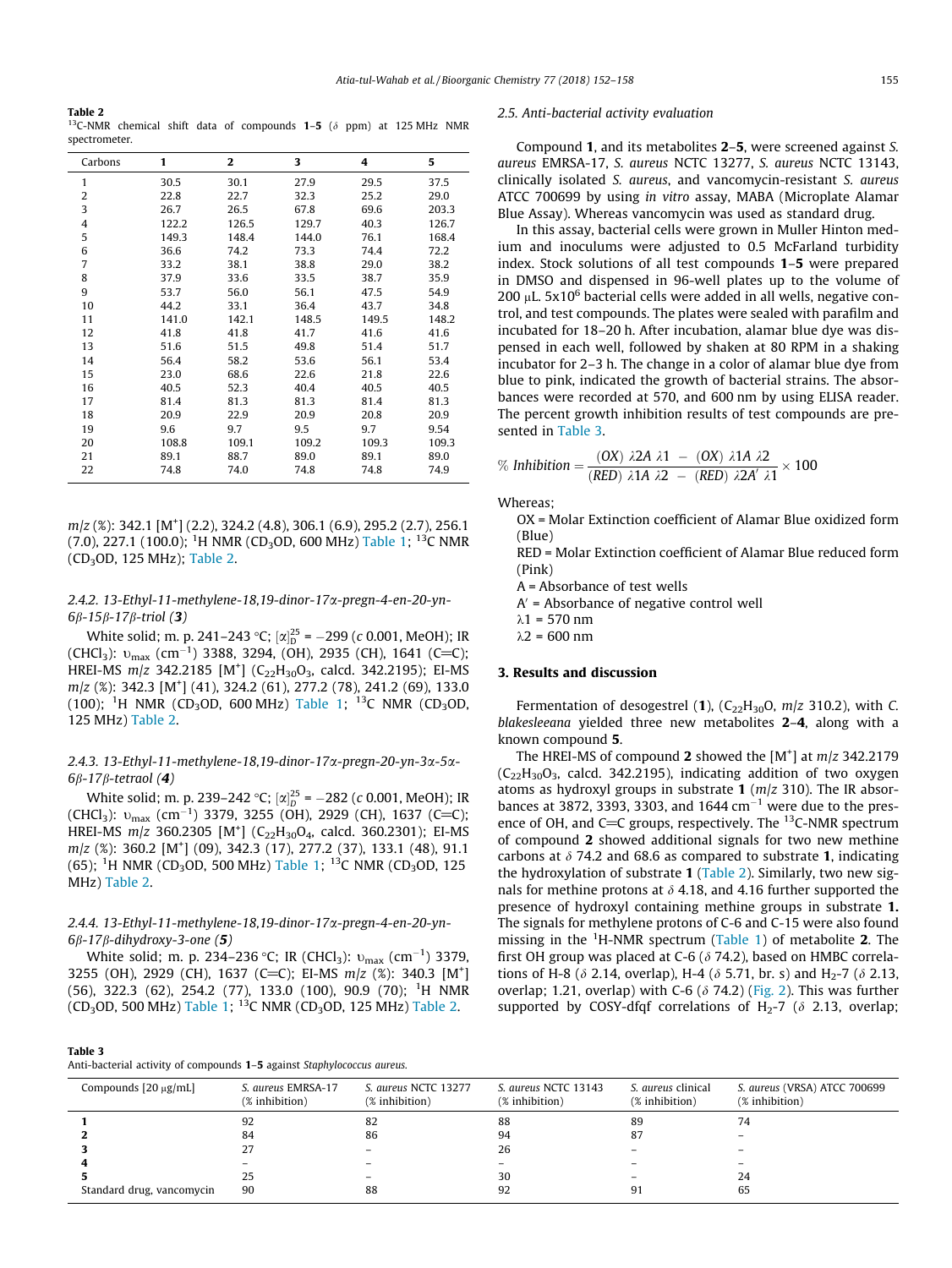<span id="page-4-0"></span>

Fig. 2. Key HMBC  $(\cdots)$ , and COSY ( $\equiv$ ) correlations in metabolites 2–5.

1.21, overlap) with H-6 ( $\delta$  4.18, overlap) (Fig. 2). The OH group at C-6 ( $\delta$  74.2) was deduced to be  $\beta$ -oriented (axial), based on NOESY correlations of equatorially-oriented H-6 ( $\delta$  4.18, overlap) with vinylic H-4 ( $\delta$  5.71, br. s) and H<sub>2</sub>-7 ( $\delta$  2.13, overlap; 1.21, overlap). This can only be possible when H-6 is equatorial [\(Fig. 3\)](#page-5-0). The half-width of equatorially-oriented H-6 ( $W_{1/2}$  = 6.4 Hz) also a  $\beta$ -orientation (axial) of geminal OH group at C-6. The second OH group was placed at C-15 ( $\delta$  68.6), based on HMBC correlations of H-15 ( $\delta$  4.16, overlap) with C-8 ( $\delta$  33.6), C-13 ( $\delta$  51.5) and C-21 ( $\delta$  88.7) (Fig. 2). This was further supported by COSY-dfqf correlations of H-15 ( $\delta$  4.16, overlap) with H<sub>2</sub>-16 ( $\delta$  2.71, overlap; 2.12, overlap) and H-14 ( $\delta$  1.66, overlap) (Fig. 2). The OH group at C-15 ( $\delta$ 68.6) was deduced to be  $\beta$ -oriented, based on NOESY correlations of H-15 ( $\delta$  4.16, overlap) with axially-oriented H-14 ( $\delta$  1.66, overlap) [\(Fig. 3\)](#page-5-0). Thus the structure of new metabolite 2 was deduced as 13-ethyl-11-methylene-18,19-dinor-17a-pregn-4-en-20-yn- $6\beta$ ,15 $\beta$ ,17 $\beta$ -triol.

The HREI-MS of metabolite 3 showed the  $[M^+]$  at  $m/z$  342.2185 (calcd. 342.2195,  $C_{22}H_{30}O_3$ ), suggesting addition of two hydroxyl groups in compound 1 ( $m/z$  310). The IR absorbances at 3388, 3294, and 1641 cm<sup>-1</sup> were due to the presence of OH, and C=C groups, respectively. The  $^{13}$ C-NMR spectrum showed signals for two new methine carbons at  $\delta$  67.8 and 73.3, indicating addition of two hydroxyl groups in substrate 1 [\(Table 2](#page-3-0)). Similarly, in the <sup>1</sup>H-NMR spectrum the appearance of methine proton signals at  $\delta$ 4.10, and 4.15 also indicated dihydroxylation of substrate 1 ([Table 1\)](#page-2-0). The first OH group was placed at C-3 ( $\delta$  67.8), based on HMBC correlations of H<sub>2</sub>-1 ( $\delta$  2.39, overlap; 1.05, overlap) and H<sub>2</sub>-2 ( $\delta$  1.91, overlap; 1.38, overlap) with C-3 ( $\delta$  67.8). This was further supported by key COSY-dfqf correlations of H-3 ( $\delta$  4.10, overlap) with H<sub>2</sub>-2 ( $\delta$  1.91, overlap; 1.38, overlap) (Fig. 2). The OH group at C-3 ( $\delta$  67.8) was deduced to be  $\beta$ -oriented (equatorial), based on NOESY correlations of axially-oriented H-3 ( $\delta$  4.10, overlap) with H-2 ( $\delta$  1.91, overlap) and H-1 ( $\delta$  1.05, overlap). This was further supported by NOESY correlations of H-2 ( $\delta$  1.38, overlap) with H-10 ( $\delta$  1.85, m) ([Fig. 3\)](#page-5-0). The half-width of axially-oriented H-3 ( $W_{1/2}$  = 18.9 Hz) also indicated  $\beta$ -orientation (equatorial) of geminal OH group at C-3. The second OH group was placed at C-6 ( $\delta$  73.3), based on HMBC correlations of H-6 ( $\delta$  4.15, br. s) with C-4 ( $\delta$  129.7), and H-8 ( $\delta$  2.67, overlap) with C-6 ( $\delta$  73.3). This was further supported by COSY-dfqf correlations of H-6 ( $\delta$  4.15, br. s) with H<sub>2</sub>-7 ( $\delta$  1.89, overlap; 1.12, overlap) (Fig. 2). The OH group at C-6 ( $\delta$  73.3) was deduced to be  $\beta$ -oriented (axial), based on NOESY correlations of equatorially-oriented geminal H-6 ( $\delta$ 4.15, br. s) with H<sub>2</sub>-7 ( $\delta$  1.89, overlap; 1.12, overlap) and vinylic H-4 ( $\delta$  5.51, br. s) [\(Fig. 3](#page-5-0)). This can only be possible when H-6 is equatorial [\(Fig. 3](#page-5-0)). The half-width of equatorially-oriented broad singlet of H-6 ( $W_{1/2}$  = 6.3 Hz) also indicated  $\beta$ -orientation (axial) of geminal OH group at C-6. Thus the structure of new metabolite 3 was deduced as  $13$ -ethyl-11-methylene-18,19-dinor-17 $\alpha$ -pregn-4-en-20-yn-3 $\beta$ ,6 $\beta$ ,17 $\beta$ -triol.

The HREI-MS of compound 4 showed the  $[M^+]$  at  $m/z$  360.2305  $(C_{24}H_{30}O_4$ , calcd. 360.2301), indicating an addition of three hydroxyl groups in substrate 1 ( $m/z$  310). The overlapped IR absorbances at 3379, and 3255  $cm^{-1}$  were due to the presence of hydroxyl groups. The  $^{13}$ C-NMR spectrum showed a signal for new quaternary carbon at  $\delta$  76.1, along with two new methine signals at  $\delta$ 69.6, and 74.4, suggesting the presence of hydroxyl groups in sub-strate 1 ([Table 2\)](#page-3-0). Similarly, new signals for methine protons at  $\delta$ 3.91, and 3.41 further supported the hydroxylation of substrate 1. The signals for methylene protons of C-3 and C-6 were also found missing in the  ${}^{1}$ H NMR spectrum. The signals for vinylic protons were also found missing in the <sup>1</sup>H-NMR spectrum of metabo-lite 4 ([Table 1\)](#page-2-0). The first OH group was placed at C-3 ( $\delta$  69.6), based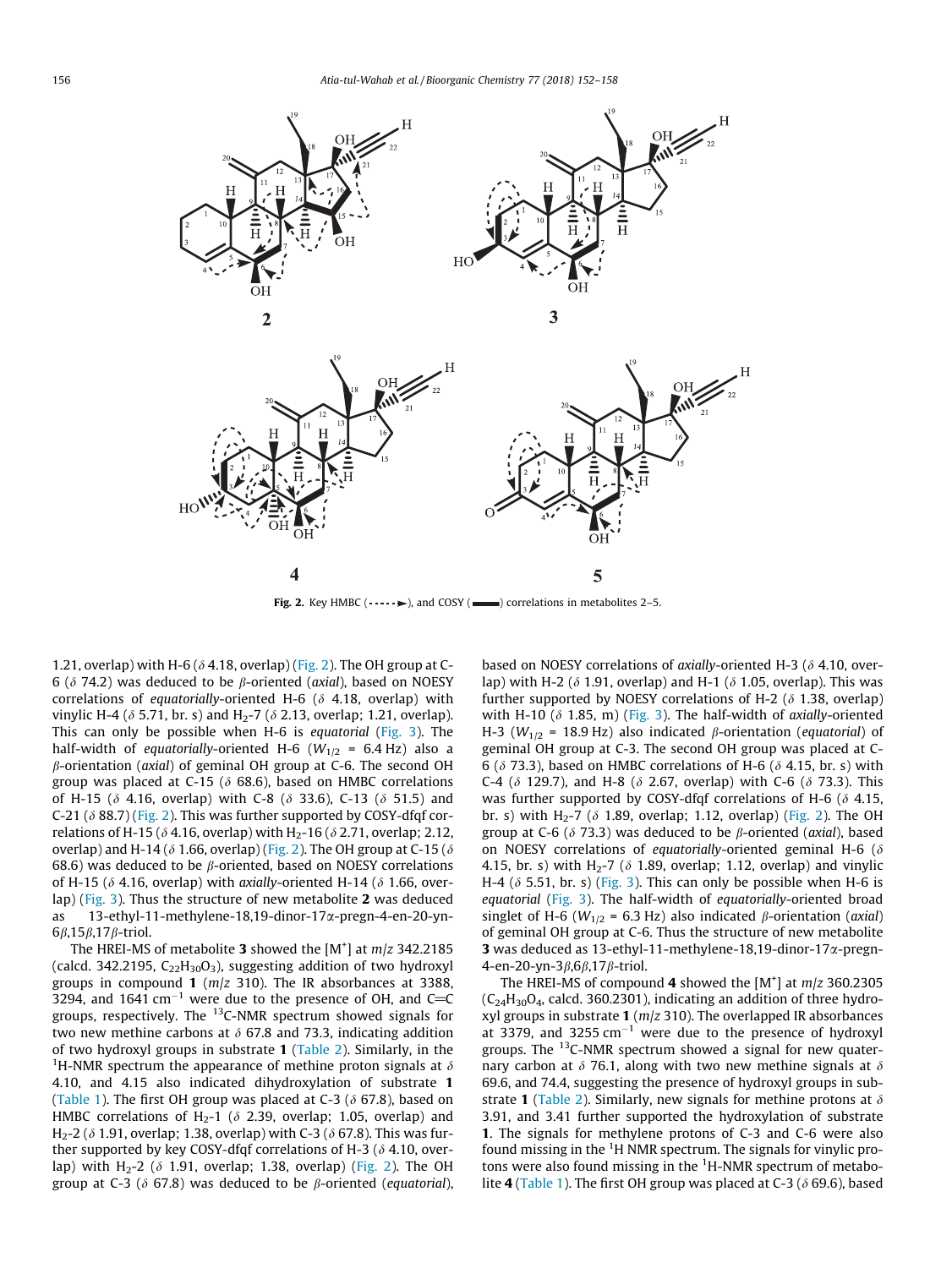<span id="page-5-0"></span>



Fig. 3. Key NOESY correlations in metabolites 2–5.

on key HMBC correlations of H<sub>2</sub>-1 ( $\delta$  1.23, overlap) and H-4 ( $\delta$  1.64, overlap) with C-3 ( $\delta$  69.6). This was further inferred from key COSY-dfqf correlations of H-3 ( $\delta$  3.91, br. d,  $J_{e/e}$  = 2.5 Hz) with H<sub>2</sub>-2 ( $\delta$  1.91, overlap; 1.27, overlap) and H<sub>2</sub>-4 ( $\delta$  1.90, overlap; 1.64, overlap) [\(Fig. 2](#page-4-0)). The OH group at C-3 ( $\delta$  69.6) was deduced to be a-oriented (axial), based on NOESY correlations of equatoriallyoriented H-3 ( $\delta$  3.91, br. d,  $J_{e/e}$  = 2.5 Hz) with H<sub>2</sub>-2 ( $\delta$  1.91, overlap; 1.27, overlap) and H<sub>2</sub>-4 ( $\delta$  1.90, overlap; 1.64, overlap). This was further supported by NOESY correlations of H-2 ( $\delta$  1.27, overlap) with H-10 ( $\delta$  1.88, overlap). The half-width of equatoriallyoriented broad doublet of H-3 ( $W_{1/2}$  = 9.6 Hz) also indicated  $\alpha$ orientation (axial) of geminal OH group at C-3 (Fig. 3). The second OH group was placed at C-5 ( $\delta$  76.1), based on key HMBC correlations of H-3 ( $\delta$  3.91, br. d), H<sub>2</sub>-4 ( $\delta$  1.90, overlap; 1.64, overlap) and H-6 ( $\delta$  3.41, br. t) with C-5 ( $\delta$  76.1). The OH group at C-5 was deduced to be *x*-oriented (*axial*), based on NOESY correlations of axially-oriented OH-3 ( $\delta$  4.62, m) with axially-oriented OH-5 ( $\delta$ 2.81, overlap) (acetone- $d_6$ ) (Fig. 3). The third OH group was placed at C-6 ( $\delta$  74.4), based on key HMBC correlations of H-6 ( $\delta$  3.41, br. t) with C-5 ( $\delta$  76.1), and C-8 ( $\delta$  38.7). This was further supported by key COSY-dfqf correlations of H-6 ( $\delta$  3.41, br. t,  $J_{\frac{6e}{7e}}$  = 2.5 Hz) with H<sub>2</sub>-7 ( $\delta$  1.92, overlap; 1.52, overlap) [\(Fig. 2\)](#page-4-0). The OH group at C-6 ( $\delta$ 74.4) was deduced to be  $\beta$ -oriented (axial) based on NOESY correlations of H-6 ( $\delta$  3.41, br. t,  $J_{6e/7e}$  = 2.5 Hz) with H<sub>2</sub>-7 ( $\delta$  1.92, overlap; 1.52, overlap) (Fig. 3). The half-width of equatorially-oriented broad triplet of H-6 ( $W_{1/2}$  = 6.7 Hz) also indicated  $\beta$ -orientation (axial) of geminal OH group at C-6. Thus the structure of the new metabolite 4 was deduced as 13-ethyl-11-methylene-18,19-dino r-17 $\alpha$ -pregn-20-yn-3 $\alpha$ ,5 $\alpha$ ,6  $\beta$ ,17 $\beta$ -tetraol.

Compound 5 was identified as 13-ethyl-11-methylene-18,19-d inor-17 $\alpha$ -pregn-4-en-20-yn-6 $\beta$ -17 $\beta$ -dihydroxy-3-one which was previously reported by Verhoeven et al. through metabolism in animals body [\[24\].](#page-6-0)

Placement of OH groups in desogestrel (1) is affecting its antibacterial activity. Apparently, the presence of OH groups at C-6 and C-15 in compound 2 increases its anti-bacterial activity only against S. aureus NCTC 13143 in comparison to substrate 1 and standard drug, vancomycin. Presence of OH groups at C-3 and C-6 in compound 3 diminished its bactericidal activity against clinically isolated S. aureus, and S. aureus NCTC 13277. Presence of OH groups at C-3, C-5, and C-6 in compound 4, completely diminished its anti-bacterial activity. Presence of carbonyl ketone at C-3, and OH group at C-6 in compound 5 also diminished its anti-bacterial activity against clinically isolated S. aureus, and S. aureus NCTC 13277.

### 4. Conclusion

In conclusion, microbial transformations of desogestrel (1) with C. blakesleeana afforded four new metabolites 2–4, along with a known metabolite 5. Compounds 1–2 showed a potent growth inhibition against drug resistant strains of S. aureus. Compounds 1–5 were found to be non-cytotoxic against 3T3 normal cell line. The presented study indicated that compounds 1–2 can be further studied for their therapeutic potential against infections, caused by MDR S. aureus.

## Acknowledgement

EB acknowledges University Research Board of the American University of Beirut (Lebanon) for financial support.